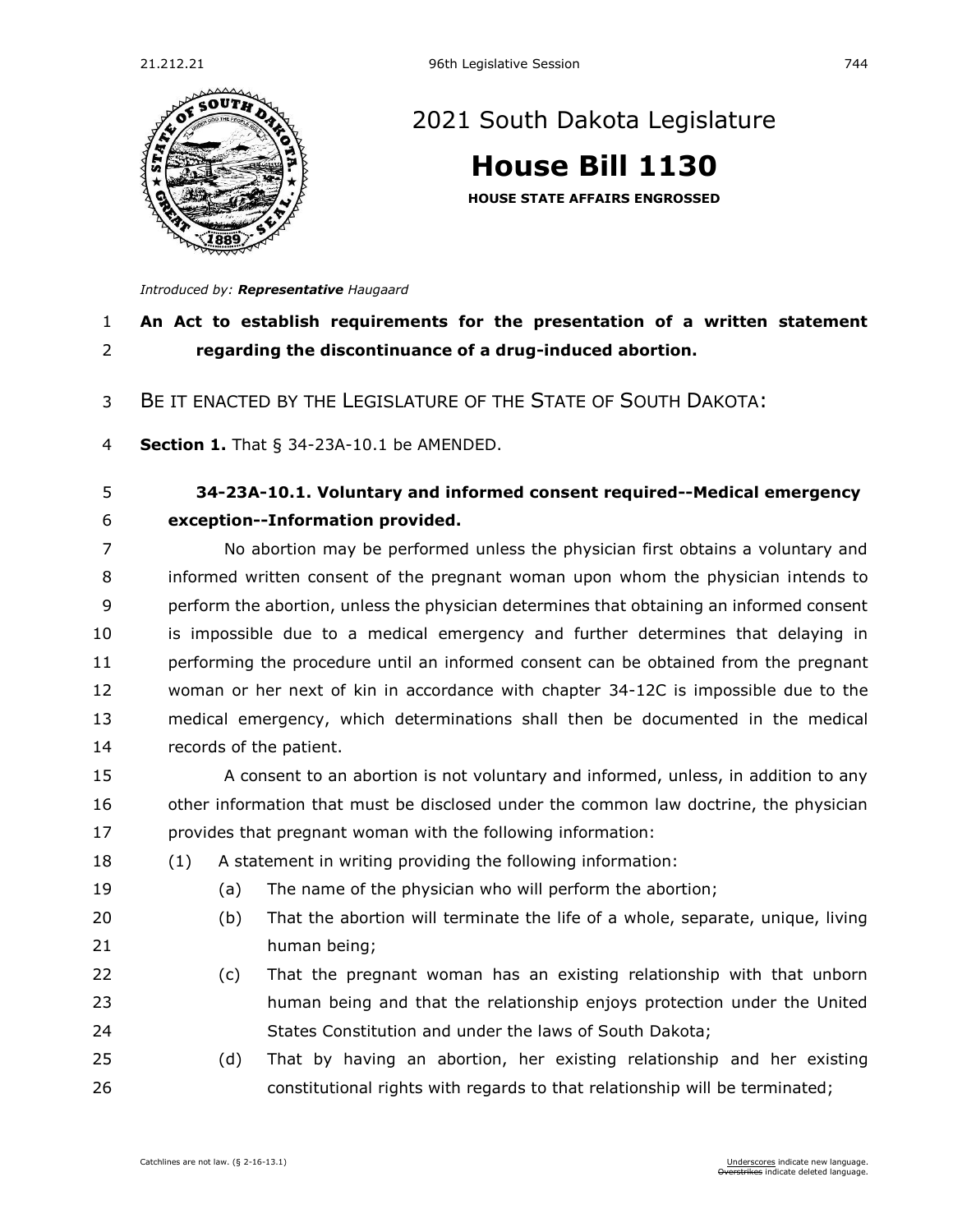| $\mathbf 1$    | (e)        | A description of all known medical risks of the procedure and statistically        |
|----------------|------------|------------------------------------------------------------------------------------|
| $\overline{2}$ |            | significant risk factors to which the pregnant woman would be subjected,           |
| 3              |            | including:                                                                         |
| 4              |            | Depression and related psychological distress;<br>(i)                              |
| 5              |            | Increased risk of suicide ideation and suicide;<br>(ii)                            |
| 6              |            | A statement setting forth an accurate rate of deaths due to abortions,<br>(iii)    |
| $\overline{7}$ |            | including all deaths in which the abortion procedure was a substantial             |
| 8              |            | contributing factor; and                                                           |
| 9              |            | All other known medical risks to the physical health of the woman,<br>(iv)         |
| 10             |            | including the risk of infection, hemorrhage, danger to subsequent                  |
| 11             |            | pregnancies, and infertility;                                                      |
| 12             | (f)        | The probable gestational age of the unborn child at the time the abortion is       |
| 13             |            | to be performed, and a scientifically accurate statement describing the            |
| 14             |            | development of the unborn child at that age;                                       |
| 15             | (g)        | The statistically significant medical risks associated with carrying her child to  |
| 16             |            | term compared to undergoing an induced abortion;                                   |
| 17             | (h)        | That even after a pregnant mother takes Mifepristone, or another drug              |
| 18             |            | approved by the United States Food and Drug Administration for the same            |
| 19             |            | use, it is still possible to discontinue a drug-induced abortion by not taking     |
| 20             |            | the prescribed Misoprostol; and                                                    |
| 21             | (i)        | That information on discontinuing a drug-induced abortion is available on the      |
| 22             |            | Department of Health website;                                                      |
| 23             | <u>(i)</u> | A written statement that sex-selective abortions are illegal in the State of       |
| 24             |            | South Dakota and that a pregnant mother cannot have an abortion, either            |
| 25             |            | solely or partly, due to the unborn child's sex, regardless of whether that        |
| 26             |            | unborn child is a girl or a boy or whether it is of the pregnant mother's free     |
| 27             |            | will or the result of the use of pressure and coercion; and                        |
| 28             |            | (k) A written notification, prepared and provided to each abortion facility by the |
| 29             |            | Department of Health, that contains the name, text, and telephone number           |
| 30             |            | of an organization fighting to end sex trafficking and states the following: "If   |
| 31             |            | someone is sexually abusing you or causing you to exchange sex for                 |
| 32             |            | something of value, and you want help, call 911, text, or call the number          |
| 33             |            | provided on this notice.".                                                         |
| 34             |            | The disclosures set forth above shall be provided to the pregnant woman in writing |
| 35             |            | and in person in full compliance with § 34-23A-56. The physician shall ensure that |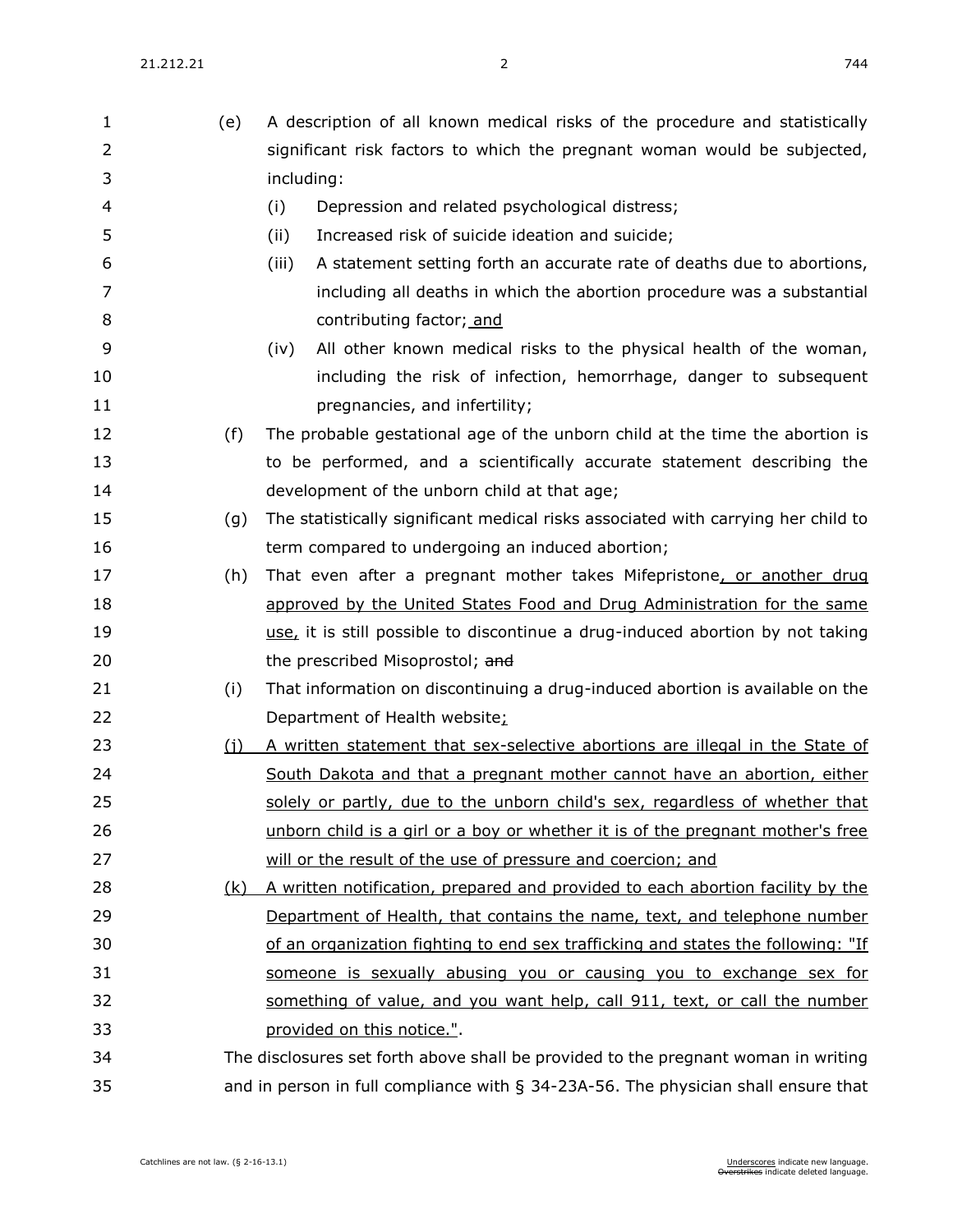21.212.21 3 744

 the pregnant woman signs each page of the written disclosure with the certification that she has read and understands all of the disclosures, prior to the patient signing a consent for the procedure. If the pregnant woman asks for a clarification or explanation of any particular disclosure, or asks any other question about a matter of significance to her, the explanation or answer shall be made in writing and be given to the pregnant woman before signing a consent for the procedure and shall be made part of the permanent medical record of the patient.

 Prior to the pregnant woman signing a consent to the abortion, she shall sign a written statement that indicates that the requirements of this section have been complied with. Prior to the performance of the abortion, the physician who is to perform the abortion shall receive a copy of the written disclosure documents required by this section, and shall certify in writing that all of the information described in those subdivisions has been provided to the pregnant woman, that 14 the physician is, to the best of his or her ability, satisfied that the pregnant woman has read the materials which are required to be disclosed, and that the physician believes she understands the information imparted;

- (2) A statement by telephone or in person, by the physician who is to perform the abortion, or by the referring physician, or by an agent of both, at least twenty-four hours before the abortion, providing the following information:
- (a) That medical assistance benefits may be available for prenatal care, childbirth, and neonatal care;
- (b) That the father of the unborn child is legally responsible to provide financial support for her child following birth, and that this legal obligation of the father exists in all instances, even in instances in which the father has offered to pay for the abortion;
- (c) The name, address, and telephone number of a pregnancy help center in **reasonable proximity of the abortion facility where the abortion will be** performed; and
- (d) That she has a right to review all of the material and information described in § [34-23A-1,](https://sdlegislature.gov/Statutes/Codified_Laws/DisplayStatute.aspx?Type=Statute&Statute=34-23A-1) §§ [34-23A-1.2](https://sdlegislature.gov/Statutes/Codified_Laws/DisplayStatute.aspx?Type=Statute&Statute=34-23A-1.2) to [34-23A-1.7,](https://sdlegislature.gov/Statutes/Codified_Laws/DisplayStatute.aspx?Type=Statute&Statute=34-23A-1.7) inclusive, § [34-23A-10.1,](https://sdlegislature.gov/Statutes/Codified_Laws/DisplayStatute.aspx?Type=Statute&Statute=34-23A-10.1) and § [34-23A-10.3,](https://sdlegislature.gov/Statutes/Codified_Laws/DisplayStatute.aspx?Type=Statute&Statute=34-23A-10.3) as well as the printed materials described in § [34-23A-10.3,](https://sdlegislature.gov/Statutes/Codified_Laws/DisplayStatute.aspx?Type=Statute&Statute=34-23A-10.3) and the website described in § [34-23A-10.4.](https://sdlegislature.gov/Statutes/Codified_Laws/DisplayStatute.aspx?Type=Statute&Statute=34-23A-10.4) The physician or the physician's agent shall inform the pregnant woman, orally or in writing, that the materials have been provided by the State of South Dakota at no charge to the pregnant woman. If the pregnant woman indicates, at any time, that she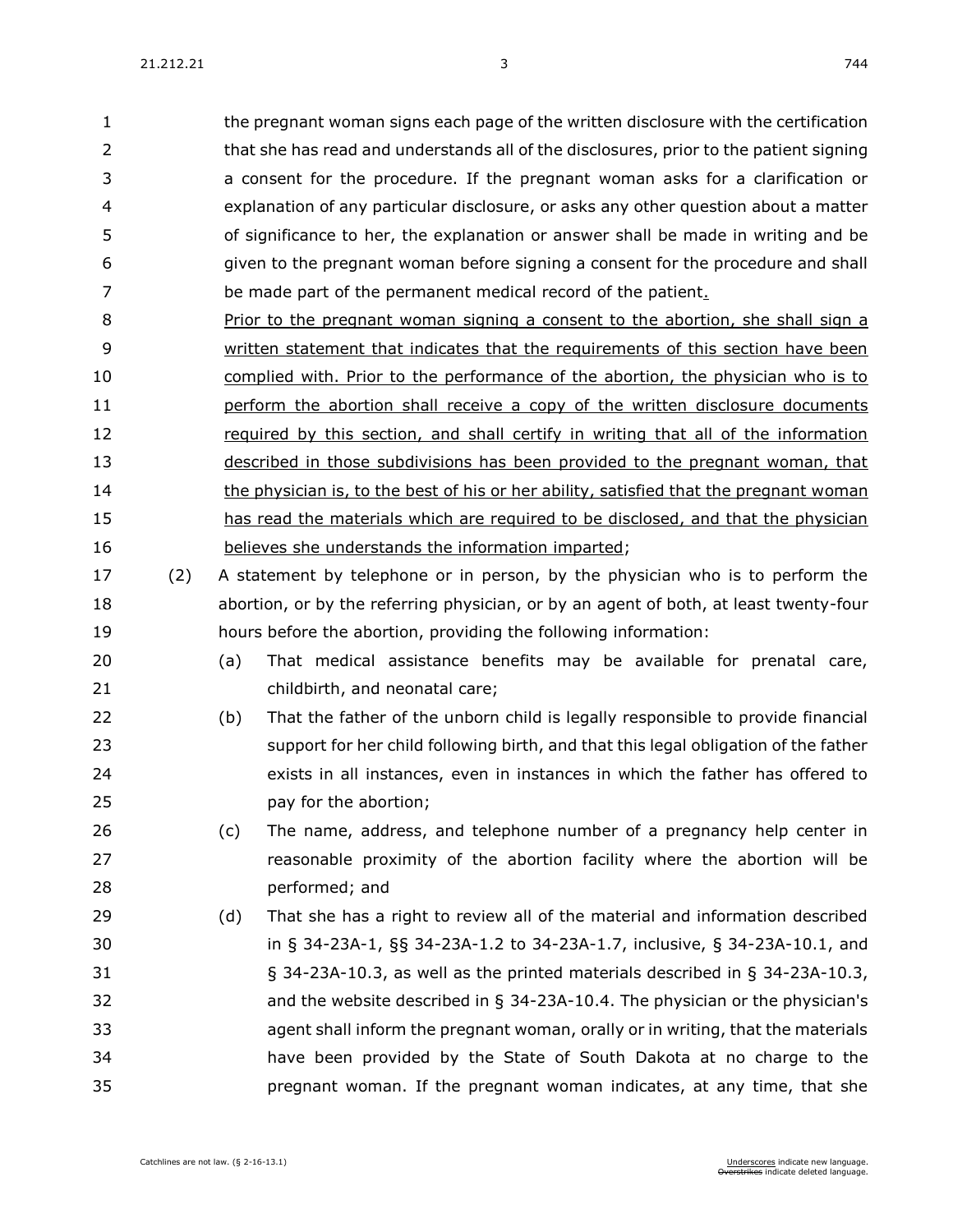21.212.21 **4** 744

 wants to review any of the materials described, such disclosures shall be either given to her at least twenty-four hours before the abortion or mailed to her at least seventy-two hours before the abortion by certified mail, restricted delivery to addressee, which means the postal employee can only 5 deliver the mail to the addressee;

- (3) A written statement that sex-selective abortions are illegal in the State of South **Dakota and that a pregnant mother cannot have an abortion, either solely or partly,** 8 due to the unborn child's sex, regardless of whether that unborn child is a girl or a boy or whether it is of the pregnant mother's free will or the result of the use of pressure and coercion; and
- (4) A written notification, prepared and provided to each abortion facility by the **Department of Health, that contains the name, text, and telephone number of an organization fighting to end sex trafficking and states the following: "If someone is** 14 sexually abusing you or causing you to exchange sex for something of value, and **you want help, call 911, text, or call the number provided on this notice.".**
- 16 Prior to the pregnant woman signing a consent to the abortion, she shall sign a written statement that indicates that the requirements of this section have been complied with. 18 Prior to the performance of the abortion, the physician who is to perform the abortion 19 shall receive a copy of the written disclosure documents required by this section, and shall 20 certify in writing that all of the information described in those subdivisions has been 21 provided to the pregnant woman, that the physician is, to the best of his or her ability, 22 satisfied that the pregnant woman has read the materials which are required to be 23 disclosed, and that the physician believes she understands the information imparted.
- (3) In the case of a pregnant woman who has been administered Mifepristone, or another drug approved by the United States Food and Drug Administration for the same use, the statement required by subsection (h) of subdivision (1) must also be duplicated and presented to the woman at the time of her release or discharge, immediately after the provision or administration of the first drug, and shall include the statement: "If you decide you want to give birth to your child and you have 30 not taken the second drug, known as Misoprostol, seek the assistance of a physician immediately. You can receive information and a medical referral twenty- four hours per day, seven days a week by calling 877-558-0333 or by accessing www.abortionpillreversal.com."

**Section 2.** [That § 34-23A-10.3 be AMENDED.](https://sdlegislature.gov/Statutes/Codified_Laws/2057120)